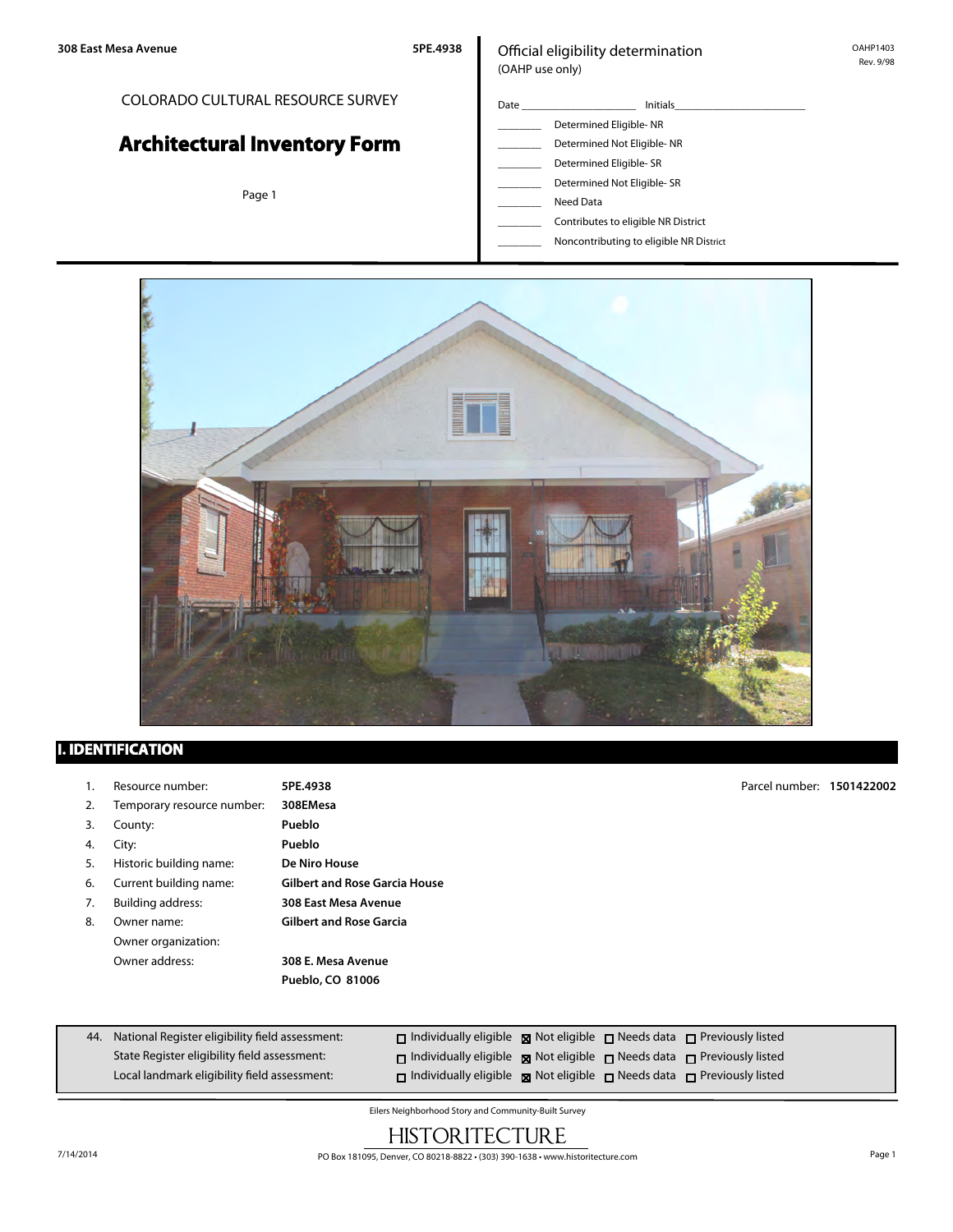#### **II. GEOGRAPHIC INFORMATION**

- 9. P.M.: **6th** Township: **21S** Range: **65W NW** 1/4 **SE** 1/4 **SE** 1/4 **SE** 1/4 of section **1**
- 10. UTM Reference Zone: **13** Easting: **534296** Northing: **4232959**
- 11. USGS quad name: **Southeast Pueblo** Scale: **7.5** Year: **1994**
- 12. Lot(s): **Lots 3 and 4, Block 2** Addition: **City Hall Place, Second Filing** Year of addition: **1889**
- 13. Boundary description and justification: **The boundary, as described above, contains but does not exceed the land historically associated with the property.**

Metes and bounds exist

#### **III. ARCHITECTURAL DESCRIPTION**

- 14. Building Plan (footprint, shape): **Rectangular Plan** Other building plan descriptions:
- 15. Dimensions in feet: **1269 square feet**
- 16: Number of stories: **1.5**
- 17: Primary external wall material(s): **Brick**

Other wall materials:

- 18: Roof configuration: **Gabled Roof/Front Gabled Roof** Other roof configuration:
- 19: Primary external roof material: **Asphalt Roof/Composition Roof** Other roof materials:
- 20: Special features: **Fence Porch Window/Glass Block**

21: General architectural description:

**Oriented to the north, this one-and-one-half story Bungalow features a rectangular plan. The home is faced in red brick. The wooden trim is painted white. The window sills are light brown brick. The front-gabled roof has overhanging eaves and is covered in asphalt composition shingles.**

**The primary entry is centered on the façade underneath the recessed porch. The inside door is white wood with twelve, fixed-pane lites. The storm door has black metal security bars and decorative scrollwork. The front porch is reached via four concrete steps, painted gray. The porch railings, supports, and surround are black metal with decorative scrollwork. A number of concrete religious statues appear near the northeast corner of the porch. A curved iron arch frames the largest statue of Mary. Identical window units flank the front door. Each unit contains a pair of**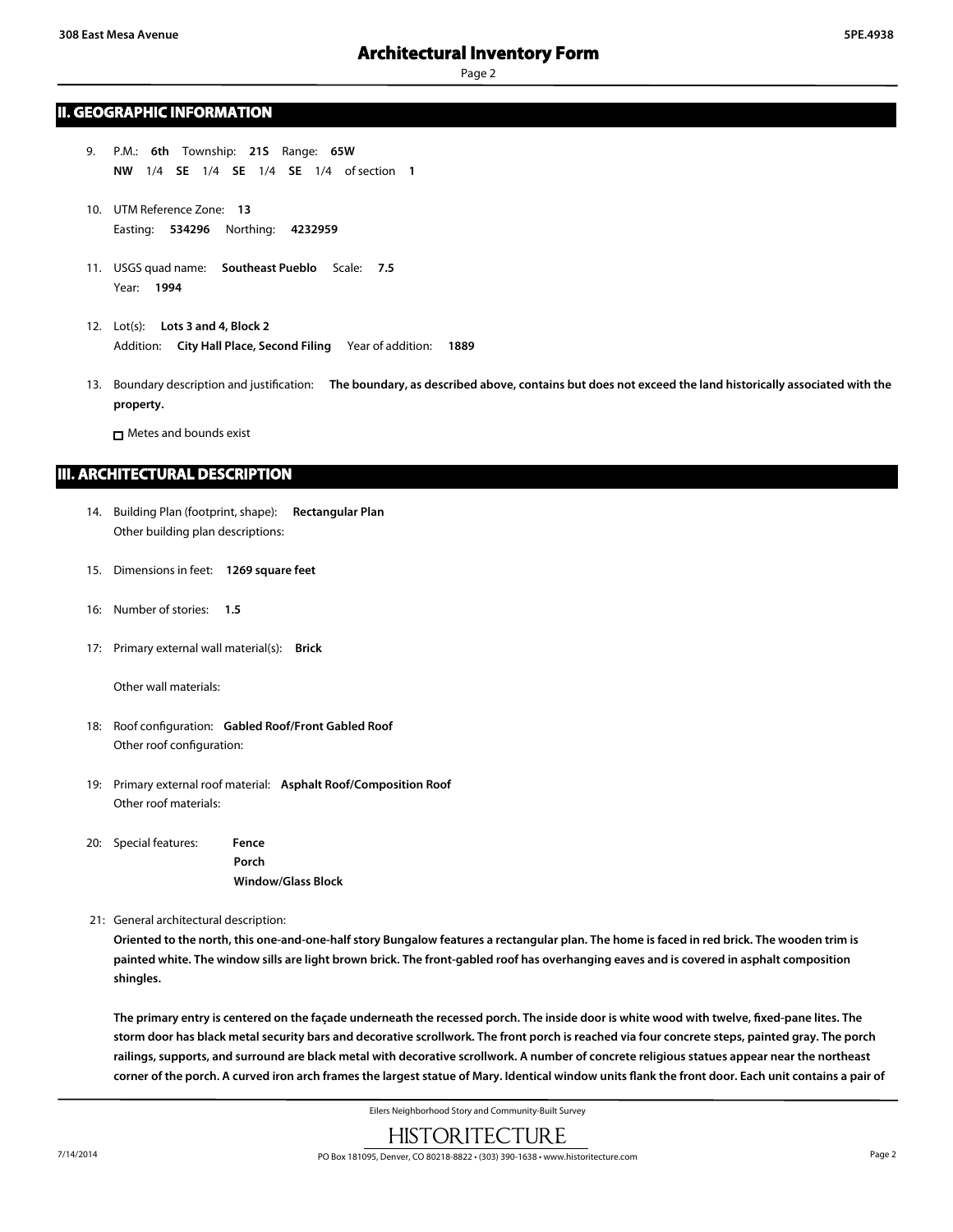**rectangular, vertically oriented, five-over-one openings. Each front window is covered with black metal security bars. There is a metal mail slot west of the front door. The house number, "308," appears near the western window. A single course, dark brown, decorative brick band appears along the foundation. The home's gable face is covered in white stucco and features a centered, small, rectangular, horizontally oriented, slider window. Wooden (or metal) vents, painted white, surround this window opening.**

**The east elevation features three window openings along the basement level and four on the main level of the house. All three lower windows are rectangular, horizontally oriented, and in-filled with glass block. The opening nearest the façade has a metal (or wood) vent in its upper portion. A three-course decorative brick band separates the gray-painted concrete foundation from the upper story brickwork. All of the main story windows are rectangular and vertically oriented. Running from the north to the south, the first and third windows appear to be identical and are larger than the other two. These (likely) casement openings feature two one-over-one sides. Details of the slightly shorter second window were not visible from the public right-of-way. The southeast window is the smallest of the four and features a one-over-one fenestration.**

**The west elevation has five window openings, all on the main level of the house. Four of the windows have white metal awnings with red striped decorative detail. The front two windows (near northwest corner of home) are rectangular, vertically oriented openings in-filled with glass block. The largest window, nearly centered on this elevation, matches the likely casement opening on the east side of the home. South of the largest window is a rectangular, vertically oriented opening that appears to be double-hung. A large bush obscures many of the details of the window at the southwest corner of the house. It is the smallest window, is rectangular and horizontally oriented, and may contain a small air conditioning unit. There are two drainpipes on this side of the house, one at the southwest corner running towards the corner of the front porch and another between the fourth and fifth windows. This side of the house features the same three-course decorative brick band that appears on the east elevation.**

**The accessory building along the alley obscures all views of the main house from the public right-of-way.**

22. Architectural style:

Other architectural style: Building type: **Bungalow**

23. Landscape or special setting features:

**The house at 308 East Mesa Avenue has a concrete sidewalk and walkway from East Mesa Avenue to its front porch. The front yard and tree lawn are mostly grass lawn with one dead, sandy patch in the tree lawn. The rear yard appears to have a concrete walkway leading from the home to the garage, lawn, and some trees.**

24. Associated building, features or objects:

#### **House 2**

**A large, rectangular, front-gabled, north-facing accessory building is located south of the main house. The south (rear) elevation of this building runs along the alley. This building is faced in white stucco and features a light gray-painted band along the foundation. The rear gable face is covered in white horizontal siding. The roof is covered in asphalt composition shingles. Only the south (rear) and part of the west elevations are visible from the public right-of-way. The south side has a rectangular, louvered vent in the gable face. There are two windows on the main level of this side of the accessory building. Immediately below the central vent, a rectangular, horizontally oriented, aluminum slider window appears. Near the southeast corner, there is a smaller, rectangular, vertically oriented, double-hung window. A utility meter appears between these two window openings. Along the accessory building's foundation, there is a rectangular, horizontally oriented opening with metal security bars. At the southeast corner, a white metal drainpipe runs from the gutter to the foundation. There are no visible openings on the west elevation. Another drainpipe is located near the southwest corner of the building. There is a tall, brick chimney within the roof surface, near the southwest corner of the accessory building.**

#### **IV. ARCHITECTURAL HISTORY**

25. Date of Construction: **1927** Source of Information: **Rose Montero** **R** Actual **I** Estimate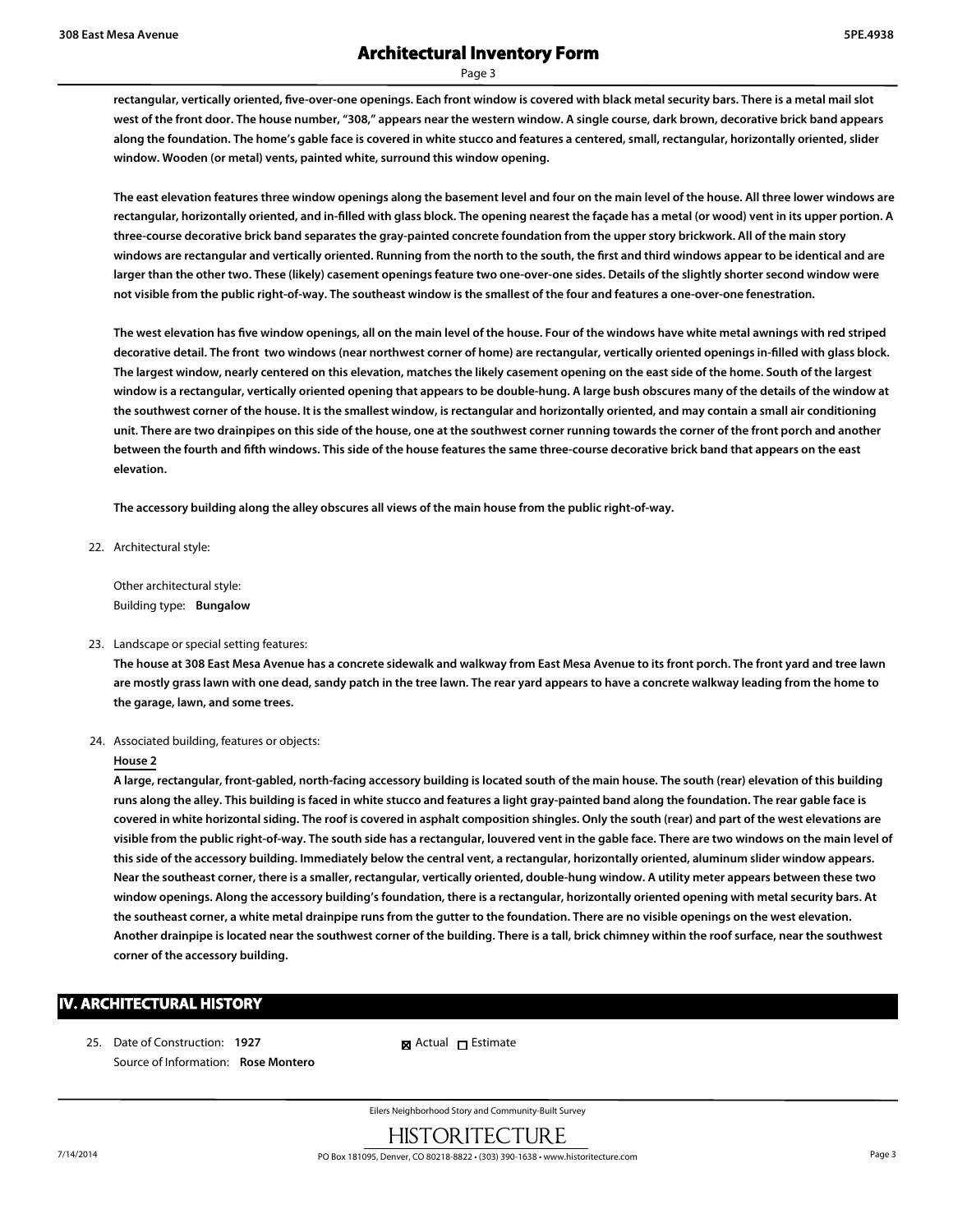- 26. Architect: **Unknown** Source of Information:
- 27. Builder: **Unknown** Source of Information:
- 28. Original Owner: **Unknown** Source of Information:
- 29. Construction history:

**The original house on this lot was a gray, wood-frame building. It was torn down in 1926, but three rooms were saved and moved to the backyard. Rose (De Niro) Montero's father remodeled it and rented out the three rooms.**

30. Location: **Original Location** Date of move(s):

#### **V. HISTORICAL ASSOCIATIONS**

- 31. Original use(s): **Domestic/Single Dwelling**
- 32. Intermediate uses(s): **Domestic/Single Dwelling**
- 33. Current uses(s): **Domestic/Single Dwelling**
- 34. Site type(s): **Single-family domestic residence**
- 35. Historical background:

*The following historical background is quoted from a narrative by former owner Rose (De Niro) Montero:*

 **"The owners of the (former house that once stood on the) property at 308 East Mesa Avenue were Marie and Anthony De Siato (Rose's grandparents). The old house was a grey wooden frame. It was torn down in 1926. Three rooms were saved and moved to the back yard. My dad remodeled it and rented the three rooms. Many couples started their married lives in this house.**

**"After the death of my grandmother Marie, in 1925, my mother and father and I lived in Primero, Colorado. Grandpa Anthony asked Mary (his daughter/my mom) if she would come back to Pueblo and take care of his family. Grandpa turned his property over to my Dad, Louis De Niro, his son-in-law. In 1927 my dad began to build his new house for his extended family. In December of 1928 we moved into our red-brick home.**

**"Grandpa passed away May 7, 1937. My parents raised four children (in this house). My dad passed away November 2, 1970. Mother died June 16, 1986. (My sister) Elizabeth passed away February 13, 1941. (My brother) Richard became a dentist, (and) practiced in Orange County, California, for thirty-four years. He died April 18, 1992. I am Rose Montero, age 91, and (my younger brother is) Louis Jr., age 65. We (are both still) living in Pueblo.**

**"After Mother died we kept the house for seven years. Rented it for three years. We had two weddings and all the holidays at our house. We had spaghetti dinners almost every Sunday after the 11 o'clock mass at St. Mary's church with our mother. Rose and Pete lived in the four-room house in the back yard for seventeen years. We lived in the Slovenian neighborhood for all the years. The people were great, dependable, keeping their homes and yards immaculate.**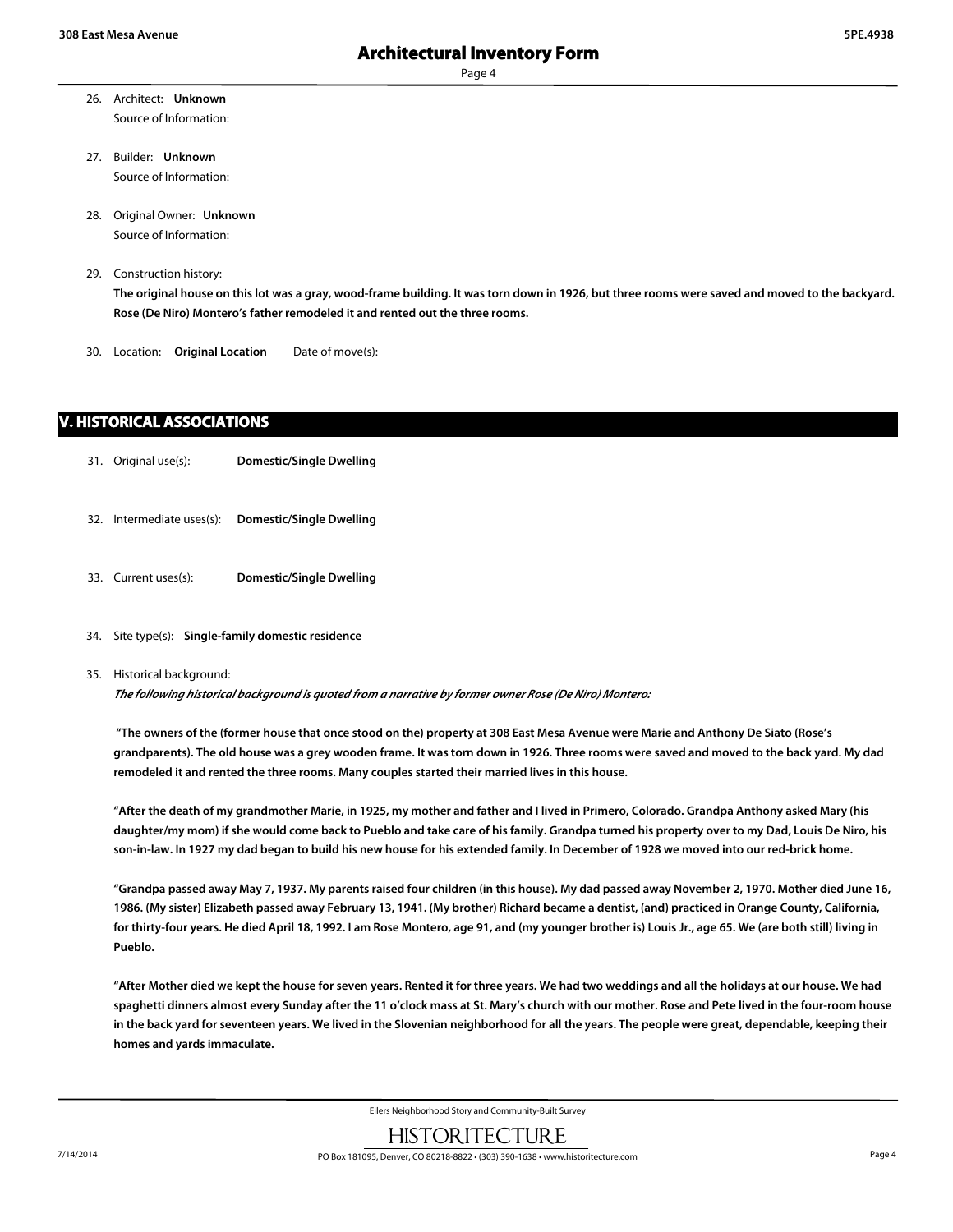### **Architectural Inventory Form**

Page 5

**"In 1992 the property was sold to Gilbert Garcia. To this day I love the house on Mesa Avenue with wonderful stories and memories."**

36. Sources of information:

**Montero, Rose. "Property Owner Worksheet: 308 East Mesa Avenue." 2013.**

#### **VI. SIGNIFICANCE**

- 37. Local landmark designation:  $\Box$  Yes  $\boxtimes$  No Designation authority: Date of designation:
- 38. Applicable National Register criteria:
	- $\boxtimes$  A. Associated with events that have made a significant contribution to the broad patterns of our history.
	- $\Box$  B. Associated with the lives of persons significant in our past.
	- $\boxtimes$  C. Embodies the distinctive characteristics of a type, period, or method of construction, or that represent the work of a master, or that possess high artistic values, or that represent a significant and distinguishable entity whose components may lack individual distinction.
	- $\square$  D. Has yielded, or may be likely to yield, information important in prehistory or history.
	- $\square$  Qualifies under Criteria Considerations A through G (see manual).
	- $\square$  Does not meet any of the above National Register criteria.

Applicable Colorado State Register criteria:

- $\boxtimes$  A. Associated with events that have made a significant contribution to history.
- $\square$  B. Connected with persons significant in history.
- $\boxtimes$  C. Has distinctive characteristics of a type, period, method of construction or artisan.
- $\square$  D. Is of geographic importance.
- $\square$  E. Contains the possibility of important discoveries related to prehistory or history.
- $\square$  Does not meet any of the above Colorado State Register criteria.

Applicable City of Pueblo landmark criteria:

- $\Box$  1a. History: Have direct association with the historical development of the city, state, or nation; or
- $\Box$  1b. History: Be the site of a significant historic event; or
- $\Sigma$  1c. History: Have direct and substantial association with a person or group of persons who had influence on society.
- $\boxtimes$  2a. Architecture: Embody distinguishing characteristics of an architectural style or type; or
- $\Box$  2b. Architecture: Be a significant example of the work of a recognized architect or master builder, or
- $\Box$  2c. Architecture: Contain elements of architectural design, engineering, materials, craftsmanship, or artistic merit which represent a significant or influential innovation;
- $\Box$  2d. Architecture: Portray the environment of a group of people or physical development of an area of the city in an era of history characterized by a distinctive architectural style.
- $\Box$  3a. Geography: Have a prominent location or be an established, familiar, and orienting visual feature of the contemporary city, or
- $\Box$  3b. Geography: Promote understanding and appreciation of Pueblo's environment by means of distinctive physical characteristics or rarity; or
- $\square$  3c. Geography: Make a special contribution to Pueblo's distinctive character.
- $\square$  Does not meet any of the above City of Pueblo landmark criteria.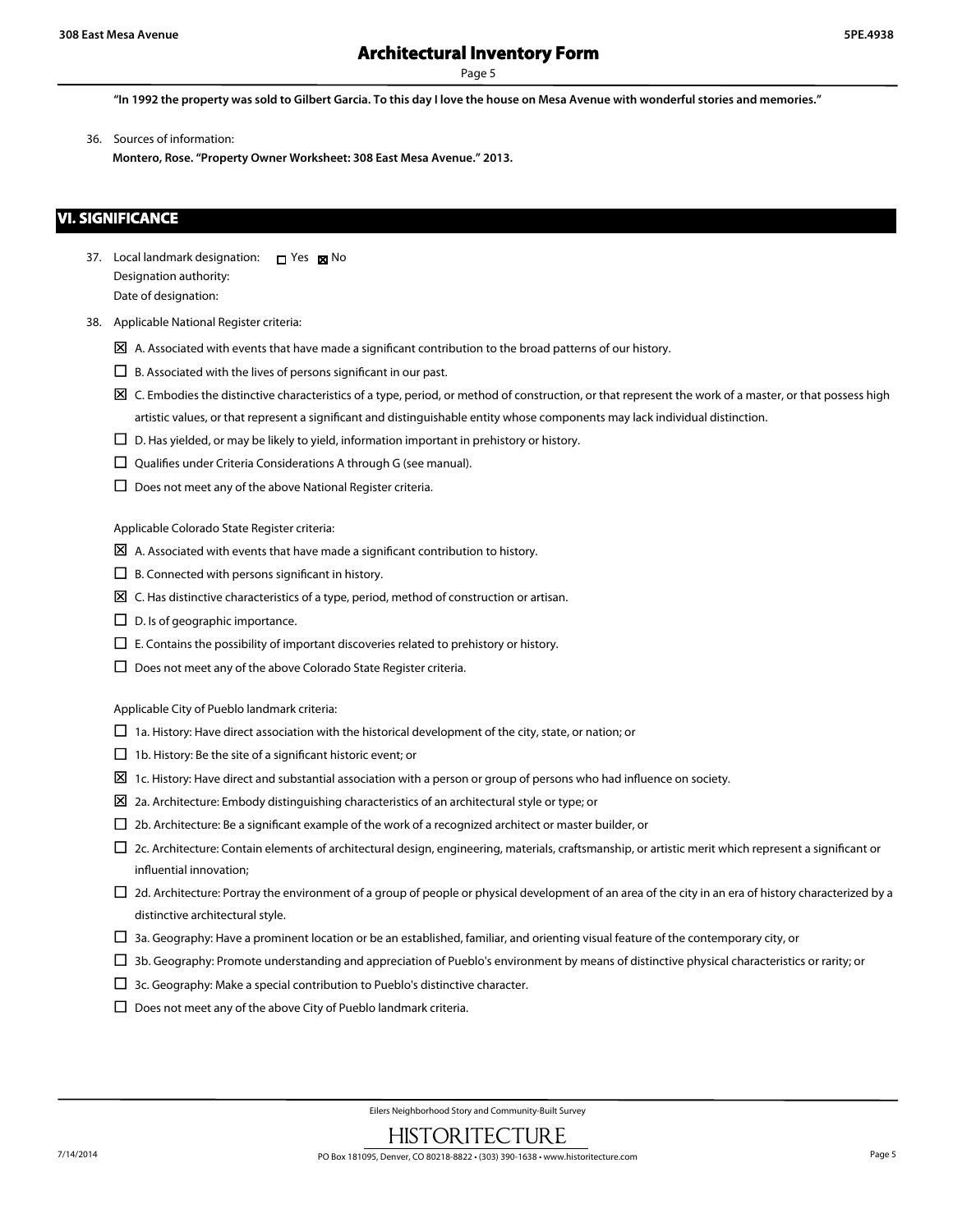39. Areas of significance: **Architecture**

**Architecture**

40. Period(s) of Significance: **1927**

41. Level of Significance: □ National □ State ■ Local □ Not Applicable

42. Statement of Significance:

**This property is associated with the De Niro family, who owned the house from 1927 until 1993. Louis De Niro built the house on the site of his wife Mary's parents' former home. The couple raised four children here, celebrating Sunday dinners, family weddings, and various celebrations. The De Niros appear to have been one of the few non-Slovenian families in the predominantly Slovenian neighborhood. Character-defining features of the principal house include its brick construction, prominent front-gabled roof, and large recessed front porch. This property does not possess sufficient significance to be considered individually eligible for listing on the National Register of Historic Places, the Colorado State Register of Historic Properties, or as a Pueblo Landmark.**

43. Assessment of historic physical integrity related to significance:

**This home exhibits a high level of physical integrity relative to the seven aspects of integrity as defined by the National Park Service and the Colorado Historical Society: location, setting, design, materials, workmanship, feeling, and association. The porch supports and railing are likely replacements, perhaps from the 1950s or 1960s when many of the owners of homes along this portion of East Mesa Avenue were making changes to modernize their existing homes. The poured concrete front porch also may be a change from the home's original design and construction. The house retains sufficient physical integrity to convey its significance.**

| VII. NATIONAL REGISTER ELIGIBILITY ASSESSMENT ' |  |
|-------------------------------------------------|--|
|                                                 |  |

| 44. National Register eligibility field assessment: | $\Box$ Individually eligible $\Box$ Not eligible $\Box$ Needs data $\Box$ Previously listed      |  |  |
|-----------------------------------------------------|--------------------------------------------------------------------------------------------------|--|--|
| State Register eligibility field assessment:        | $\Box$ Individually eligible $\boxtimes$ Not eligible $\Box$ Needs data $\Box$ Previously listed |  |  |
| Local landmark eligibility field assessment:        | $\Box$ Individually eligible $\boxtimes$ Not eligible $\Box$ Needs data $\Box$ Previously listed |  |  |
|                                                     |                                                                                                  |  |  |

45. Is there National Register district potential:  $\Box$  Yes  $\boxtimes$  No  $\Box$  Needs Data

Discuss: **The Eilers Neighborhood Story and Community-Built Survey project identified part of a potential Pueblo local landmark historic district associated with Pueblo's Slovenian-Americans community. Such a district would include all of the resources surveyed for this small project but the boundary extends to a much wider geographic area. More survey is needed to determine the appropriate local historic district boundaries. Based upon the information gathered thus far, this resource likely would be non-contributing to the proposed local historic district.**

If there is National Register district potential, is this building contributing:  $\Box$  Yes  $\Box$  No  $\boxtimes$  N/A

46. If the building is in existing National Register district, is it contributing:  $\Box$  Yes  $\Box$  No  $\boxtimes$  N/A

#### **VIII. RECORDING INFORMATION**

| 47. | Digital photograph file name(s):<br>Digital photographs filed at: | mesaavee0308 - 1.tif through mesaavee0308 - 4.tif<br>Robert Hoag Rawlings Public Library<br>100 E. Abriendo Avenue<br>Pueblo, CO 81004-4290 |
|-----|-------------------------------------------------------------------|---------------------------------------------------------------------------------------------------------------------------------------------|
| 48. | Report title:                                                     | Eilers Neighborhood Story and Community-Built Survey                                                                                        |
| 49. | Date(s):                                                          | 10/22/2013                                                                                                                                  |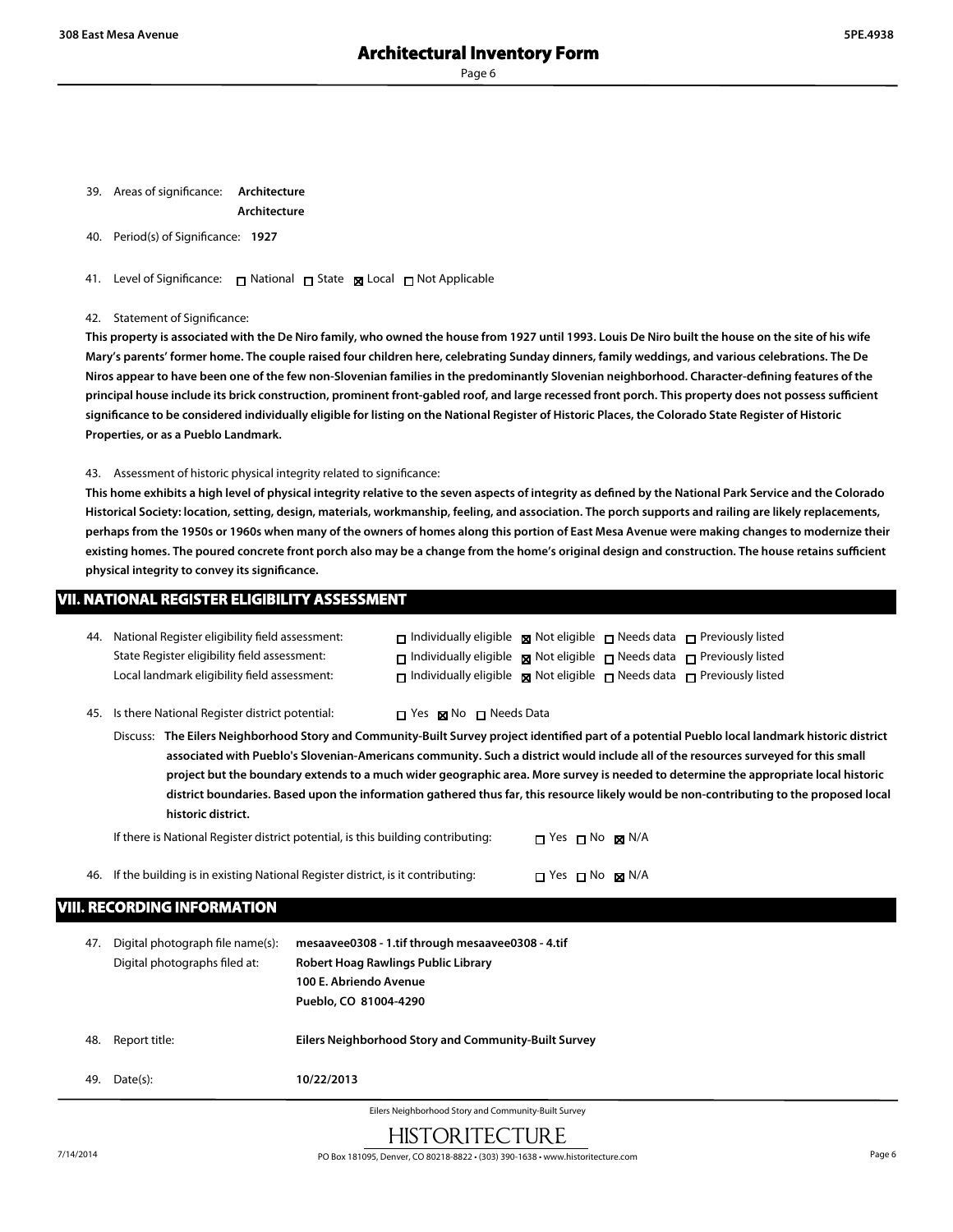| 50: Recorder(s):  | <b>Mary Therese Anstey</b>             |
|-------------------|----------------------------------------|
| 51: Organization: | Historitecture, LLC                    |
| 52: Address:      | PO Box 181095<br>Denver, CO 80218-8822 |

53: Phone number(s): **303-390-1638**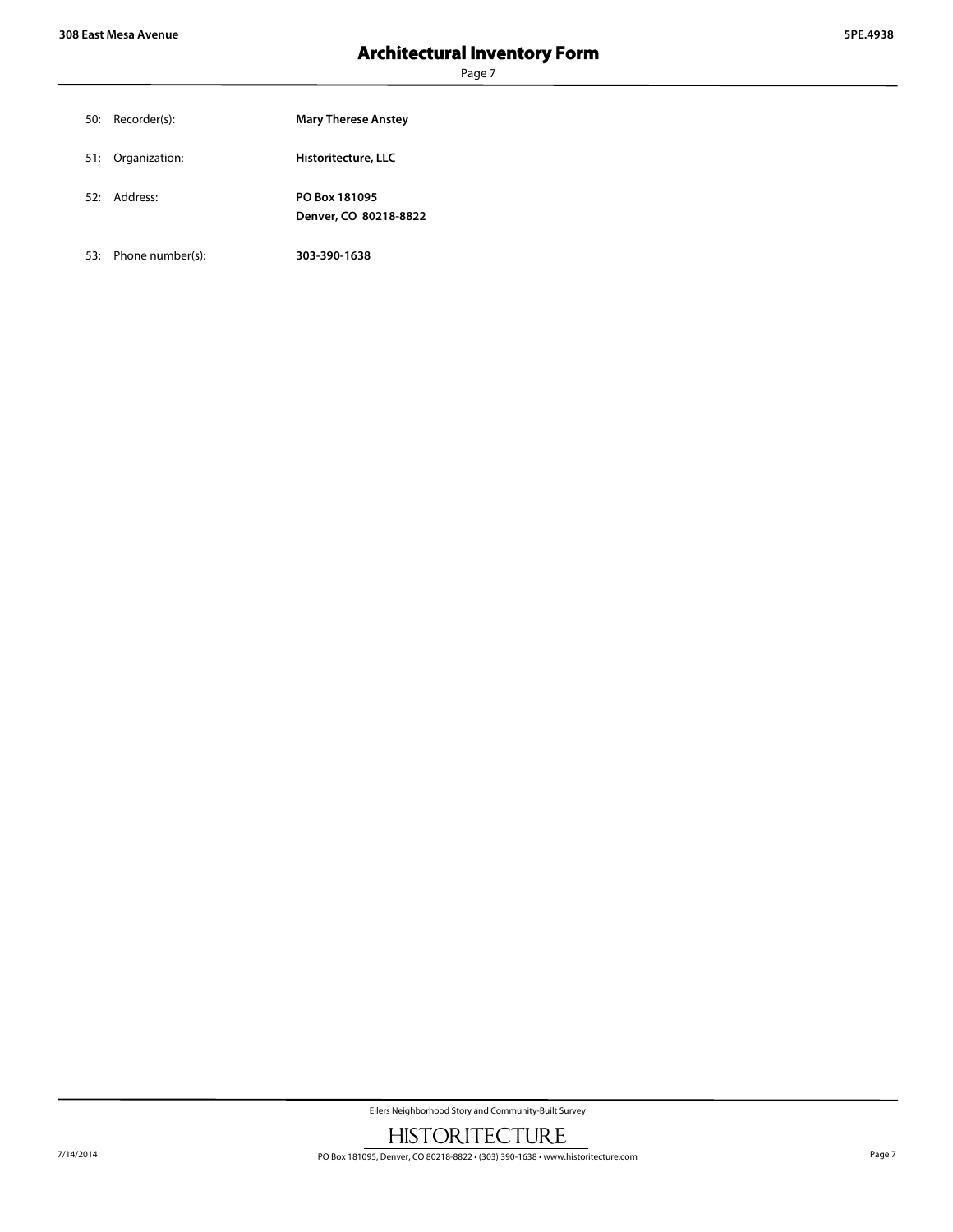## **Architectural Inventory Form**

Page 8

## **SKETCH MAP**